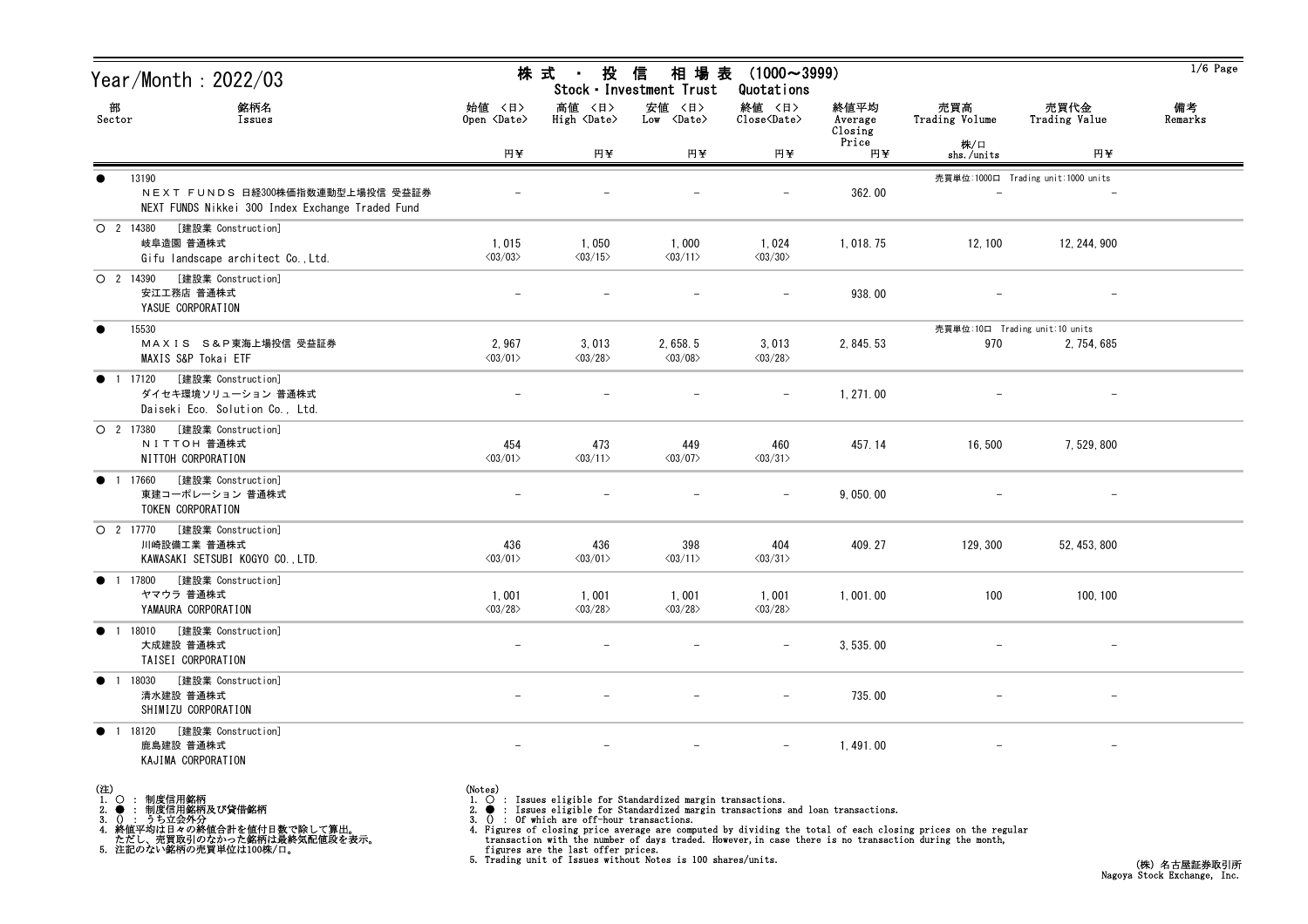| Year/Month: 2022/03                                                                           | 株 式<br>相場表<br>投<br>信<br>$(1000 \sim 3999)$<br>$\blacksquare$<br>Stock · Investment Trust<br>Quotations |                                   |                                   |                                   |                            |                          |                          | $2/6$ Page    |
|-----------------------------------------------------------------------------------------------|--------------------------------------------------------------------------------------------------------|-----------------------------------|-----------------------------------|-----------------------------------|----------------------------|--------------------------|--------------------------|---------------|
| 部<br>銘柄名<br>Sector<br>Issues                                                                  | 始値 〈日〉<br>Open $\langle$ Date $\rangle$                                                                | 高値 〈日〉<br>High <date></date>      | 安値 〈日〉<br>$Low \over \text{Date}$ | 終値 <日><br>Close <date></date>     | 終値平均<br>Average<br>Closing | 売買高<br>Trading Volume    | 売買代金<br>Trading Value    | 備考<br>Remarks |
|                                                                                               | 円半                                                                                                     | 円半                                | 円半                                | 円半                                | Price<br>円半                | 株/口<br>shs./units        | 円半                       |               |
| [建設業 Construction]<br><b>2</b> 18690<br>名工建設 普通株式<br>MEIKO CONSTRUCTION CO., LTD.             | 1, 203<br>$\langle 03/01 \rangle$                                                                      | 1, 214<br>$\langle 03/29 \rangle$ | 1, 151<br>$\langle 03/15 \rangle$ | 1, 214<br>$\langle 03/30 \rangle$ | 1, 193. 67                 | 17,300                   | 20, 791, 700             |               |
| [建設業 Construction]<br>1 18700<br>$\bullet$<br>矢作建設工業 普通株式<br>YAHAGI CONSTRUCTION CO., LTD.    | $\overline{\phantom{a}}$                                                                               |                                   |                                   | $\overline{\phantom{m}}$          | 802.00                     |                          | $\overline{\phantom{m}}$ |               |
| [建設業 Construction]<br>1 18780<br>$\bullet$<br>大東建託 普通株式<br>DAITO TRUST CONSTRUCTION CO., LTD. |                                                                                                        |                                   |                                   |                                   | 12, 990.00                 |                          |                          |               |
| [建設業 Construction]<br><b>2</b> 18920<br>徳倉建設 普通株式<br>Tokura Construction Co., Ltd.            | 3,085<br>$\langle 03/04 \rangle$                                                                       | 3,350<br>$\langle 03/28 \rangle$  | 3,085<br>$\langle 03/04 \rangle$  | 3,270<br>$\langle 03/31 \rangle$  | 3, 195.00                  | 2,500                    | 8, 065, 500              |               |
| [建設業 Construction]<br>18930<br>$\bullet$<br>五洋建設 普通株式<br>PENTA-OCEAN CONSTRUCTION CO., LTD.   |                                                                                                        |                                   |                                   | $-$                               | 613.00                     |                          | $\overline{\phantom{m}}$ |               |
| [建設業 Construction]<br>19280<br>$\bullet$<br>積水ハウス 普通株式<br>Sekisui House, Ltd.                 | 2,388<br>$\langle 03/22 \rangle$                                                                       | 2,388<br>$\langle 03/22 \rangle$  | 2,388<br>$\langle 03/22 \rangle$  | 2,388<br>$\langle 03/22 \rangle$  | 2, 388.00                  | 200                      | 477,600                  |               |
| [建設業 Construction]<br>19460<br>トーエネック 普通株式<br>TOENEC CORPORATION                              | $\overline{\phantom{m}}$                                                                               |                                   |                                   | $\overline{\phantom{m}}$          | 3, 285.00                  |                          | $\overline{\phantom{m}}$ |               |
| [食料品 Foods]<br>20530<br>$\bullet$<br>$\overline{1}$<br>中部飼料 普通株式<br>CHUBU SHIRYO CO., LTD.    |                                                                                                        |                                   |                                   |                                   | 986.00                     |                          | $\overline{\phantom{m}}$ |               |
| 1 21390 [サービス業 Services]<br>$\bullet$<br>中広 普通株式<br>CHUCO CO., LTD.                           |                                                                                                        |                                   |                                   | $\qquad \qquad -$                 | 394.00                     |                          | $\overline{\phantom{m}}$ |               |
| 1 21690 [サービス業 Services]<br>$\bullet$<br>CDS 普通株式<br>CDS Co., Ltd.                            | $\overline{\phantom{m}}$                                                                               | $\overline{\phantom{m}}$          | $-$                               | $ \,$                             | 1,646.00                   | $\overline{\phantom{m}}$ | $-$                      |               |
| [サービス業 Services]<br>$O$ 2 21850<br>シイエム・シイ 普通株式<br>CMC CORPORATION                            | $\overline{\phantom{a}}$                                                                               |                                   |                                   | $\qquad \qquad -$                 | 1, 260.00                  |                          | $\overline{\phantom{a}}$ |               |
| [食料品 Foods]<br>$\bullet$<br>22070<br>$\overline{1}$<br>名糖産業 普通株式<br>Meito Sangyo Co., Ltd.    | 1,654<br>$\langle 03/24 \rangle$                                                                       | 1,654<br>$\langle 03/24 \rangle$  | 1,654<br>$\langle 03/24 \rangle$  | 1,654<br>$\langle 03/24 \rangle$  | 1,654.00                   | 200                      | 330, 800                 |               |

(注)<br>1. ○<br>2. ●<br>3. ① 1. ○ : 制度信用銘柄

2. ● : 制度信用銘柄及び貸借銘柄<br>3. () : うち立会外分<br>4. 終値平均は日々の終値合計を値付日数で除して算出。<br>ただし、売買取引のなかった銘柄は最終気配値段を表示。<br>5. 注記のない銘柄の売買単位は100株/口。

(Notes)<br>1. ○ : Issues eligible for Standardized margin transactions.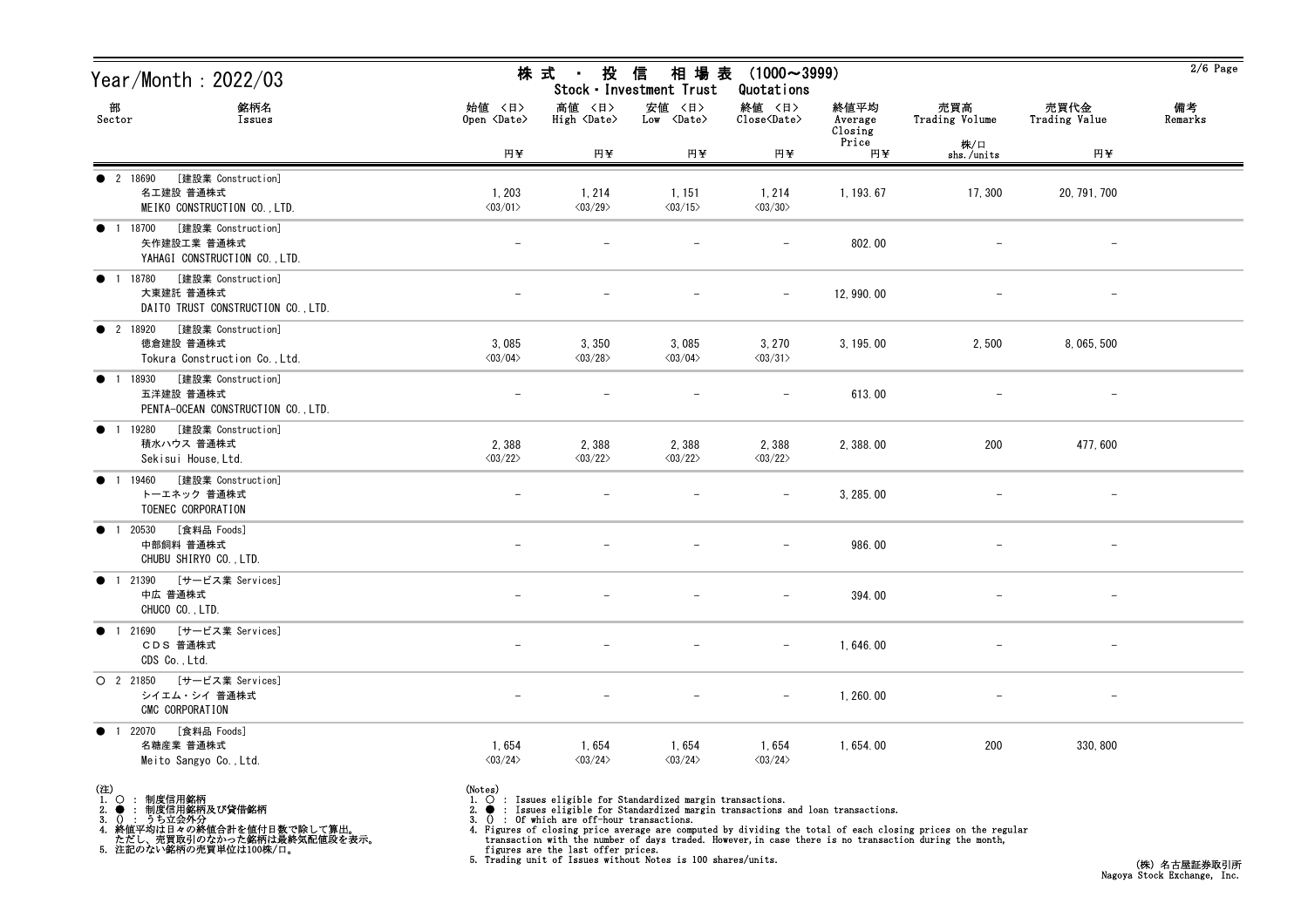| Year/Month: 2022/03                                                                               | 株 式<br>投<br>信<br>相 場 表<br>$(1000 \sim 3999)$<br>$\sim$<br>Stock · Investment Trust<br>Quotations |                                  |                                      |                                                    |                            |                          |                          | $3/6$ Page    |
|---------------------------------------------------------------------------------------------------|--------------------------------------------------------------------------------------------------|----------------------------------|--------------------------------------|----------------------------------------------------|----------------------------|--------------------------|--------------------------|---------------|
| 部<br>銘柄名<br>Sector<br>Issues                                                                      | 始値 〈日〉<br>Open <date></date>                                                                     | 高値 〈日〉<br>High <date></date>     | 安値 〈日〉<br>$Low \langle Date \rangle$ | 終値 〈日〉<br>$\text{Close}\langle \text{Date}\rangle$ | 終値平均<br>Average<br>Closing | 売買高<br>Trading Volume    | 売買代金<br>Trading Value    | 備考<br>Remarks |
|                                                                                                   | 円半                                                                                               | 円半                               | 円半                                   | 円半                                                 | Price<br>円半                | 株/口<br>shs./units        | 円半                       |               |
| [食料品 Foods]<br>● 1 22090<br>井村屋グループ 普通株式<br>IMURAYA GROUP CO., LTD.                               |                                                                                                  |                                  |                                      | $\overline{\phantom{m}}$                           | 2, 260.00                  |                          | $\overline{\phantom{a}}$ |               |
| [食料品 Foods]<br>O 2 22240<br>コモ 普通株式<br>COMO CO., LTD                                              |                                                                                                  |                                  |                                      | $-$                                                | 2, 633.00                  | $\overline{\phantom{m}}$ | $-$                      |               |
| [サービス業 Services]<br>O 1 24240<br>ブラス 普通株式<br>Brass Corporation                                    |                                                                                                  |                                  |                                      |                                                    | 845.00                     |                          |                          |               |
| [サービス業 Services]<br><b>1</b> 24530<br>ジャパンベストレスキューシステム 普通株式<br>Japan Best Rescue System Co., Ltd. |                                                                                                  |                                  |                                      | $\overline{\phantom{m}}$                           | 1,008.00                   |                          |                          |               |
| [サービス業 Services]<br>● 1 24850<br>ティア 普通株式<br>TEAR Corporation                                     |                                                                                                  |                                  |                                      | $\overline{\phantom{m}}$                           | 439.00                     |                          | $\overline{\phantom{m}}$ |               |
| [食料品 Foods]<br>1 25030<br>$\bullet$<br>キリンホールディングス 普通株式<br>Kirin Holdings Company, Limited        | 1,888<br>$\langle 03/01 \rangle$                                                                 | 1,888<br>$\langle 03/01 \rangle$ | 1,839<br>$\langle 03/30 \rangle$     | 1,839<br>$\langle 03/30 \rangle$                   | 1, 863.50                  | 300                      | 556,600                  |               |
| [食料品 Foods]<br><b>1</b> 25400<br>養命酒製造 普通株式<br>YOMEISHU SEIZO CO., LTD.                           | $\overline{\phantom{m}}$                                                                         |                                  |                                      | $-$                                                | 1,756.00                   |                          | $\overline{\phantom{m}}$ |               |
| [食料品 Foods]<br>$O$ 2 25510<br>マルサンアイ 普通株式<br>MARUSAN-AI CO., LTD.                                 | 3,905<br>$\langle 03/01 \rangle$                                                                 | 3,975<br>$\langle 03/16 \rangle$ | 3,830<br>$\langle 03/30 \rangle$     | 3,835<br>$\langle 03/31 \rangle$                   | 3, 883. 25                 | 13,800                   | 53, 738, 500             |               |
| O 1 26860 [小売業 Retail Trade]<br>ジーフット 普通株式<br>GFOOT CO., LTD.                                     |                                                                                                  |                                  |                                      |                                                    | 308.00                     |                          | $-$                      |               |
| ● 1 27220 [小売業 Retail Trade]<br>アイケイ 普通株式<br>I.K Co., Ltd.                                        |                                                                                                  |                                  | $\overline{\phantom{m}}$             | $-$                                                | 502.00                     | $-$                      | $-$                      |               |
| 1 27340 [小売業 Retail Trade]<br>$\bullet$<br>サーラコーポレーション 普通株式<br>SALA CORPORATION                   |                                                                                                  |                                  |                                      |                                                    | 639.00                     |                          |                          |               |
| 〇 1 27530 [小売業 Retail Trade]<br>あみやき亭 普通株式<br>AMIYAKI TEI CO., LTD                                |                                                                                                  |                                  |                                      |                                                    | 2, 953.00                  |                          |                          |               |

- (注)<br>1. ○<br>2. ●<br>3. ① 1. ○ : 制度信用銘柄
- 

2. ● : 制度信用銘柄及び貸借銘柄<br>3. () : うち立会外分<br>4. 終値平均は日々の終値合計を値付日数で除して算出。<br>ただし、売買取引のなかった銘柄は最終気配値段を表示。<br>5. 注記のない銘柄の売買単位は100株/口。

(Notes)<br>1. ○ : Issues eligible for Standardized margin transactions.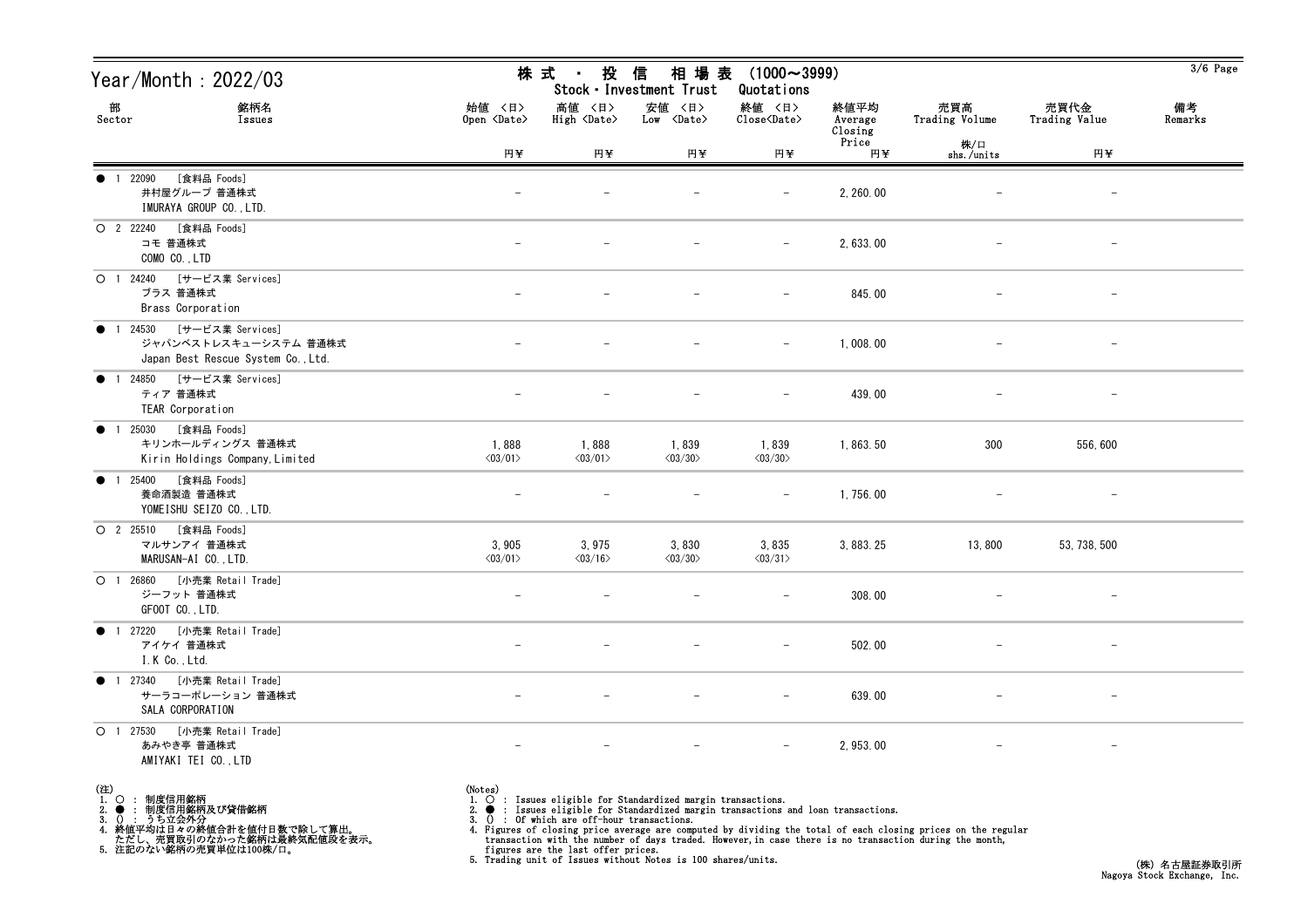| Year/Month: 2022/03                                                                                  |                                  | 株 式<br>投<br>信<br>相場表<br>$\blacksquare$<br>Stock · Investment Trust |                                  |                                  | $(1000 \sim 3999)$<br>Quotations |                          |                             |               |  |
|------------------------------------------------------------------------------------------------------|----------------------------------|--------------------------------------------------------------------|----------------------------------|----------------------------------|----------------------------------|--------------------------|-----------------------------|---------------|--|
| 部<br>銘柄名<br>Sector<br>Issues                                                                         | 始値 〈日〉<br>Open <date></date>     | 高値 〈日〉<br>$High \langle Date \rangle$                              | 安値 〈日〉<br>Low <date></date>      | 終値 〈日〉<br>Close <date></date>    | 終値平均<br>Average<br>Closing       | 売買高<br>Trading Volume    | 売買代金<br>Trading Value       | 備考<br>Remarks |  |
|                                                                                                      | 円半                               | 円半                                                                 | 円半                               | 円半                               | Price<br>円半                      | 株/口<br>shs./units        | 円半                          |               |  |
| [小売業 Retail Trade]<br>O 2 27780<br>パレモ・ホールディングス 普通株式<br>PALEMO HOLDINGS CO., LTD.                    |                                  |                                                                    |                                  |                                  | 168.00                           |                          |                             |               |  |
| [小売業 Retail Trade]<br>$O$ 2 27800<br>コメ兵ホールディングス 普通株式<br>Komehyo Holdings Co., Ltd.                  |                                  |                                                                    |                                  |                                  | 1,876.00                         |                          |                             |               |  |
| [食料品 Foods]<br>$O$ 2 28060<br>ユタカフーズ 普通株式<br>YUTAKA FOODS CORPORATION                                |                                  |                                                                    |                                  |                                  | 1,806.00                         |                          |                             |               |  |
| [食料品 Foods]<br>1 28110<br>$\bullet$<br>カゴメ 普通株式<br>KAGOME CO., LTD.                                  |                                  |                                                                    |                                  | $\overline{\phantom{m}}$         | 3, 120.00                        |                          |                             |               |  |
| [食料品 Foods]<br><b>2</b> 29020<br>太陽化学 普通株式<br>TAIYO KAGAKU CO., LTD.                                 | 1,728<br>$\langle 03/01 \rangle$ | 1,744<br>$\langle 03/01 \rangle$                                   | 1,675<br>$\langle 03/08 \rangle$ | 1,700<br>$\langle 03/31 \rangle$ | 1,708.59                         | 104, 100<br>(100)        | 178, 096, 400<br>(171, 500) |               |  |
| [不動産業 Real Estate]<br>$O$ 2 29830<br>アールプランナー 普通株式<br>Arr Planner Co., Ltd.                          |                                  |                                                                    |                                  |                                  | 1,581.00                         |                          |                             |               |  |
| 30280<br>[小売業 Retail Trade]<br>$\bullet$<br>$\overline{1}$<br>アルペン 普通株式<br>Alpen Co., Ltd            |                                  |                                                                    |                                  | $\overline{\phantom{m}}$         | 2, 047.00                        |                          |                             |               |  |
| $O$ 2 30660<br>[小売業 Retail Trade]<br>JBイレブン 普通株式<br>JB ELEVEN CO., LTD.                              | 721<br>$\langle 03/01 \rangle$   | 734<br>$\langle 03/29 \rangle$                                     | 685<br>$\langle 03/30 \rangle$   | 695<br>$\langle 03/31 \rangle$   | 718.36                           | 104, 200                 | 74, 704, 400                |               |  |
| [小売業 Retail Trade]<br>30860<br>$\bullet$ 1<br>J. フロント リテイリング 普通株式<br>J. FRONT RETAILING Co., Ltd.    |                                  |                                                                    |                                  |                                  | 997.00                           |                          |                             |               |  |
| [小売業 Retail Trade]<br>$O$ 1 30910<br>ブロンコビリー 普通株式<br>BRONCO BILLY Co., LTD.                          |                                  |                                                                    |                                  | $\overline{\phantom{m}}$         | 2, 271.00                        |                          | $-$                         |               |  |
| [輸送用機器 Transportation Equipment]<br>1 31160<br>$\bullet$<br>トヨタ紡織 普通株式<br>TOYOTA BOSHOKU CORPORATION |                                  |                                                                    |                                  | $\overline{\phantom{m}}$         | 2, 002. 00                       | $\overline{\phantom{m}}$ | $-$                         |               |  |

(注)<br>1. ○<br>2. ●<br>3. ① 1. ○ : 制度信用銘柄 - 2. ● : 制度信用銘柄及び貸借銘柄 3. () : うち立会外分 4. 終値平均は日々の終値合計を値付日数で除して算出。 ただし、売買取引のなかった銘柄は最終気配値段を表示。 5. 注記のない銘柄の売買単位は100株/口。

(Notes)<br>1. ○ : Issues eligible for Standardized margin transactions.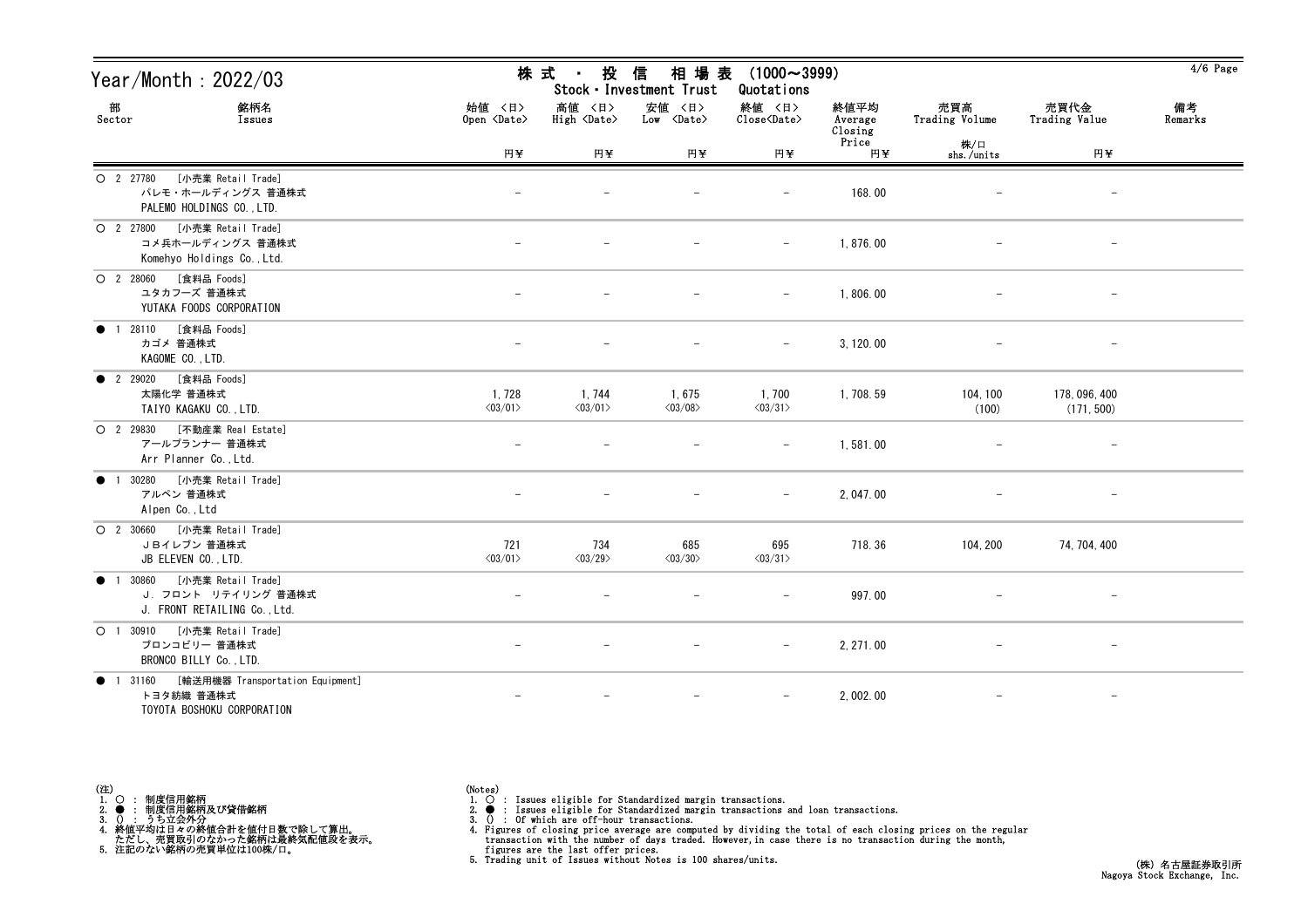| Year/Month : 2022/03                                                                                                                    | 株式<br>投<br>信<br>相場表<br>$(1000 \sim 3999)$<br>$\blacksquare$<br>Stock · Investment Trust<br>Quotations |                                   |                                      |                                                    |                            |                       |                          | $5/6$ Page    |
|-----------------------------------------------------------------------------------------------------------------------------------------|-------------------------------------------------------------------------------------------------------|-----------------------------------|--------------------------------------|----------------------------------------------------|----------------------------|-----------------------|--------------------------|---------------|
| 部<br>銘柄名<br>Sector<br>Issues                                                                                                            | 始値 〈日〉<br>Open <date></date>                                                                          | 高値<br>〈日〉<br>High <date></date>   | 安値 〈日〉<br>$Low \langle Date \rangle$ | 終値 〈日〉<br>$\text{Close}\langle \text{Date}\rangle$ | 終値平均<br>Average<br>Closing | 売買高<br>Trading Volume | 売買代金<br>Trading Value    | 備考<br>Remarks |
|                                                                                                                                         | 円半                                                                                                    | 円半                                | 円半                                   | 円半                                                 | Price<br>円半                | 株/口<br>shs./units     | 円半                       |               |
| [小売業 Retail Trade]<br>O 2 31840<br>ICDAホールディングス 普通株式<br>International Conglomerate of Distribution for<br>Automobile Holdings Co., Ltd. |                                                                                                       |                                   |                                      |                                                    | 2,366.00                   |                       | $\overline{\phantom{m}}$ |               |
| [小売業 Retail Trade]<br>● 1 31860<br>ネクステージ 普通株式<br>NEXTAGE Co., Ltd.                                                                     | 2, 285<br>$\langle 03/15 \rangle$                                                                     | 2, 285<br>$\langle 03/15 \rangle$ | 2, 285<br>$\langle 03/15 \rangle$    | 2,285<br>$\langle 03/15 \rangle$                   | 2, 285.00                  | 100                   | 228, 500                 |               |
| [繊維製品 Textiles & Apparels]<br>O <sub>1</sub><br>32020<br>ダイトウボウ 普通株式<br>Daitobo Co., Ltd.                                               | $\overline{\phantom{m}}$                                                                              | $\overline{\phantom{0}}$          |                                      | $\overline{\phantom{m}}$                           | 91.00                      | $\qquad \qquad -$     | $\overline{\phantom{a}}$ |               |
| [繊維製品 Textiles & Apparels]<br>32050<br>$\bullet$<br>ダイドーリミテッド 普通株式<br>DAIDOH LIMITED                                                    |                                                                                                       |                                   |                                      |                                                    | 140.00                     |                       |                          |               |
| [小売業 Retail Trade]<br>32210<br>$\bullet$ 1<br>ヨシックスホールディングス 普通株式<br>Yossix Holdings Co., Ltd.                                           | 2, 145<br>$\langle 03/23 \rangle$                                                                     | 2, 145<br>$\langle 03/23 \rangle$ | 2, 145<br>$\langle 03/23 \rangle$    | 2, 145<br>$\langle 03/23 \rangle$                  | 2, 145.00                  | 100                   | 214,500                  |               |
| [不動産業 Real Estate]<br>32320<br>$\bullet$ 1<br>三重交通グループホールディングス 普通株式<br>Mie Kotsu Group Holdings, Inc.                                   |                                                                                                       |                                   |                                      | $\overline{\phantom{0}}$                           | 456.00                     |                       | $\overline{\phantom{m}}$ |               |
| [不動産業 Real Estate]<br>32520<br>$\bullet$<br>地主 普通株式<br>JINUSHI Co., Ltd.                                                                |                                                                                                       |                                   |                                      | $\overline{\phantom{m}}$                           | 1,886.00                   |                       | $\qquad \qquad -$        |               |
| [卸売業 Wholesale Trade]<br><b>2</b> 33200<br>クロスプラス 普通株式<br>CROSS PLUS INC.                                                               | $\overline{\phantom{0}}$                                                                              | $\qquad \qquad -$                 |                                      | $\overline{\phantom{m}}$                           | 640.00                     |                       | $\overline{\phantom{m}}$ |               |
| 33210<br>[卸売業 Wholesale Trade]<br>$\bullet$<br>ミタチ産業 普通株式<br>mitachi co., Itd                                                           |                                                                                                       |                                   |                                      |                                                    | 929.00                     |                       | $\qquad \qquad -$        |               |
| [金属製品 Metal Products]<br><b>2</b> 34220<br>丸順 普通株式<br>MARUJUN CO., LTD.                                                                 |                                                                                                       |                                   |                                      | $\overline{\phantom{m}}$                           | 650.00                     |                       |                          |               |
| [金属製品 Metal Products]<br>O 2 34390<br>三ツ知 普通株式<br>Mitsuchi Corporation                                                                  |                                                                                                       | $\overline{\phantom{m}}$          |                                      | $\overline{\phantom{m}}$                           | 1,077.00                   |                       | $-$                      |               |

| 〈注〉 |  |        |              |                            |
|-----|--|--------|--------------|----------------------------|
|     |  | 制度信用銘柄 |              |                            |
|     |  |        | 制度信用銘柄及び貸借銘柄 |                            |
|     |  | うち立会外分 |              |                            |
|     |  |        |              | 終値平均は日々の終値合計を値付日数で除して算出。   |
|     |  |        |              | ただし、売買取引のなかった銘柄は最終気配値段を表示。 |
|     |  |        |              | 注記のない銘柄の売買単位は100株/口。       |

(Notes)<br>1. ○ : Issues eligible for Standardized margin transactions.